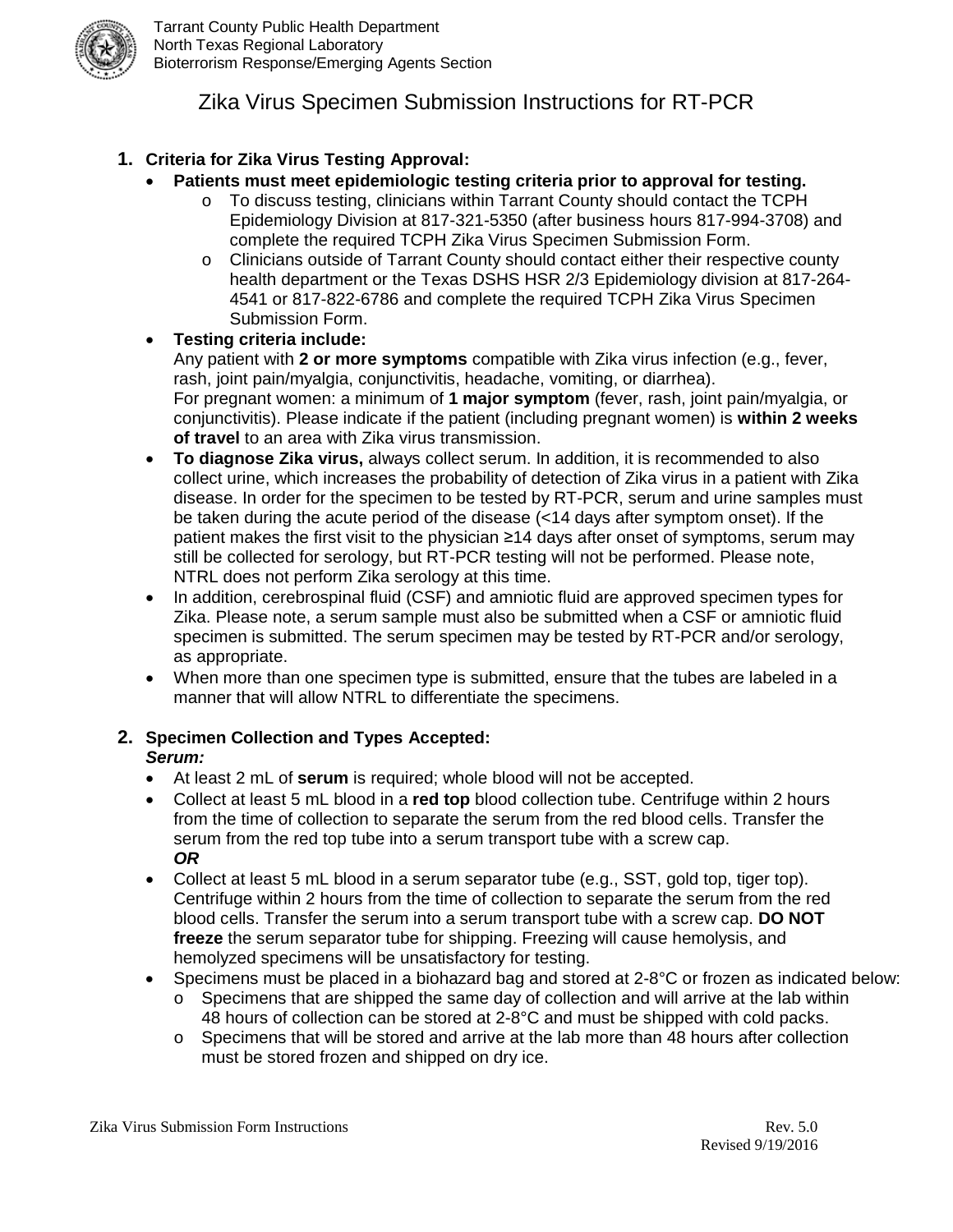

Tarrant County Public Health Department North Texas Regional Laboratory Bioterrorism Response/Emerging Agents Section

# *Urine, CSF, Amniotic Fluid:*

- At least 1 mL of **urine, cerebrospinal fluid (CSF), or amniotic fluid** is required.
- Collect urine, CSF, or amniotic fluid without any additives.
- Transfer urine to a tube with a tight-sealing lid **DO NOT** submit urine collection cups.
- Transfer any other body fluid (CSF, amniotic fluid) to a tube with tight-sealing lid or screw cap.
- Specimens must be placed in a biohazard bag and stored at 2-8°C or frozen as indicated below:
	- o Specimens that are shipped the same day of collection and will arrive at the lab within 48 hours of collection can be stored at 2-8°C and must be shipped with cold packs.
	- o Specimens that will be stored and arrive at the lab more than 48 hours after collection must be stored frozen and shipped on dry ice.

## **3. Criteria for Specimen Handling:**

- All specimen containers MUST be labeled with the patient's first name, patient's last name, and patient's date of birth, specimen collection date, and specimen collection time.
- All specimens should be placed in a biohazard bag and must be accompanied by a completed printed copy of the TCPH Zika Virus Specimen Submission Form placed in the outer pouch of the biohazard envelope.

## **4. Specimen Transport:**

- **Approval of the TCPH Epidemiology division for facilities within Tarrant County is required before a specimen can be sent to the Tarrant County Public Health LRN Laboratory for testing.**
- **Facilities outside of Tarrant County must contact their respective county or regional health department for case reporting and approval prior to specimen submission to the TCPH LRN Laboratory.**
- All healthcare facilities must arrange for transport of specimens from their facility to TCPH. TCPH will not pick up specimens from any submitters.
- Refrigerate urine, CSF, AF and/or serum samples at 2-8°C and ship on cold packs within 48 hours of collection. Specimens that will arrive at the lab more than 48 hours after collection must be stored frozen and shipped on dry ice.
- Follow packing and shipping instructions for Category B, Biological Substances.
- Ship according to IATA (International Air Transport Association) guidelines using overnight courier to arrive during business hours Monday-Friday, 8:00 AM-4:00 PM.
- Specimens delivered by same-day courier services will also be accepted.
- **5. All Sections of the Form MUST be Completed in Their Entirety.**
- **6. The TCPH LRN Laboratory Can Only Accept Specimens for PCR Results From Facilities within the Following Counties Comprising its Service Area:** Archer, Baylor, Brown, Callahan, Clay, Comanche, Coleman, Cooke, Denton, Eastland, Erath, Foard, Hardeman, Haskell, Hood, Jack, Johnson, Jones, Knox, Montague, Palo Pinto, Parker, Runnels, Shackleford, Somervell, Stephens, Tarrant, Taylor, Throckmorton, Wichita, Wilbarger, Wise, and Young.

#### **TCPH LRN Shipping and Delivery Address:**

Tarrant County Public Health North Texas Regional Laboratory Bioterrorism and Emerging Agents Section 1101 South Main Street Fort Worth, Texas 76104

#### **Contact Phone Numbers:**

 North Texas Regional Laboratory: 817-321-4774 Tarrant County Epidemiology: 817-321-5350 Texas DSHS HSR 2/3 Epidemiology: 817-264-4541